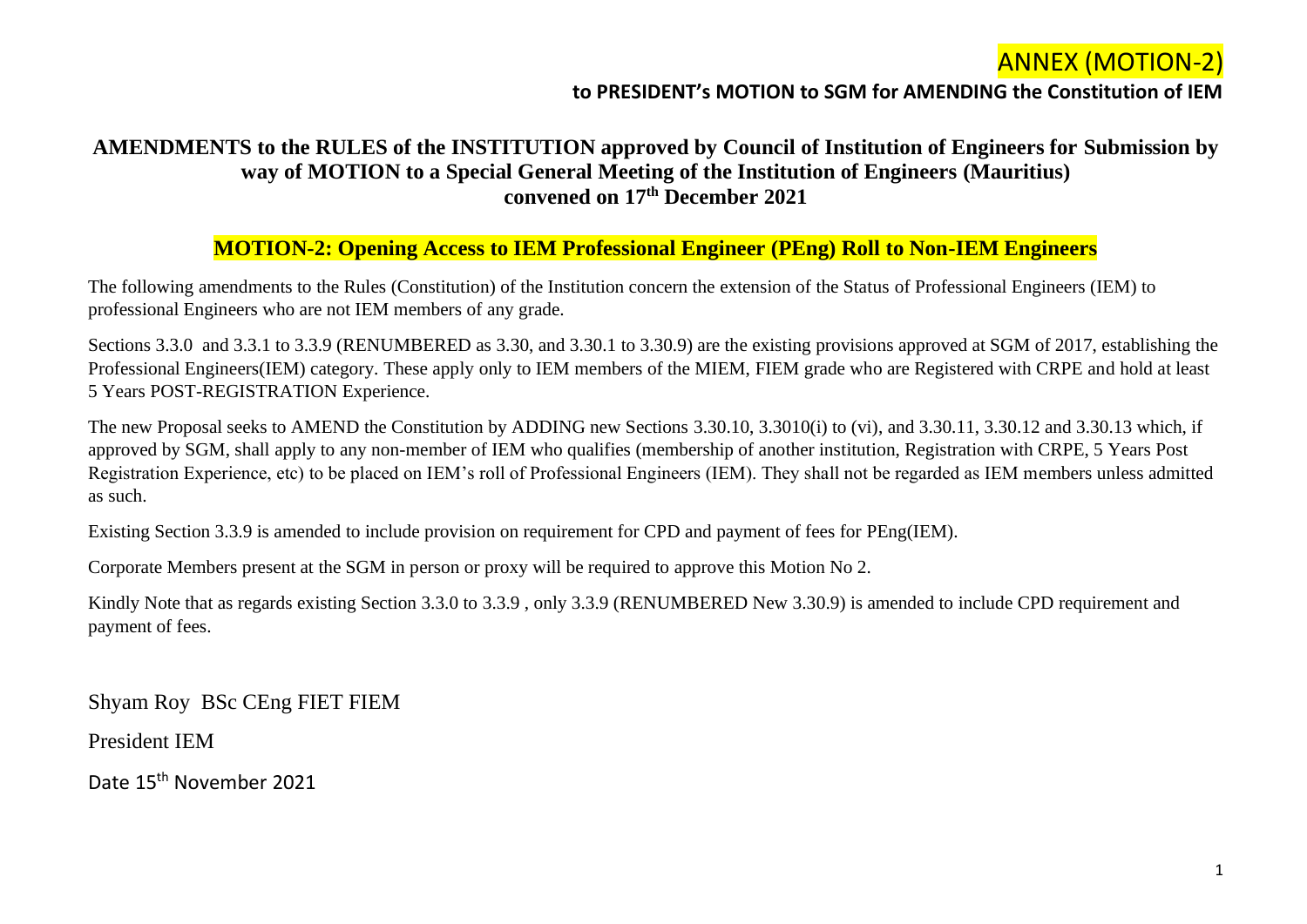#### **to PRESIDENT's MOTION to SGM for AMENDING the Constitution of IEM**

### **Explanatory Notes**

COLUMN-1- EXISTING SECTION numbering; COLUMN-2- EXISTING TEXT; COLUMN-3: AMENDED/REPLACEMENT TEXT

#### COLUMN-4- REMARKS/EXPLANATION

| <b>SECTION</b> | <b>EXISTING TEXT</b>                                                                                                                                                                                                                                                                                                                                                                                                                                                                                                                                                                                                                                                                                | <b>AMENDED/REPLACEMENT TEXT</b>                                             | <b>REMARKS</b>                                                                |
|----------------|-----------------------------------------------------------------------------------------------------------------------------------------------------------------------------------------------------------------------------------------------------------------------------------------------------------------------------------------------------------------------------------------------------------------------------------------------------------------------------------------------------------------------------------------------------------------------------------------------------------------------------------------------------------------------------------------------------|-----------------------------------------------------------------------------|-------------------------------------------------------------------------------|
|                |                                                                                                                                                                                                                                                                                                                                                                                                                                                                                                                                                                                                                                                                                                     |                                                                             |                                                                               |
| 3.22           | To provide for creation of a designation of an<br>International Style to enhance the Status of the<br>Profession                                                                                                                                                                                                                                                                                                                                                                                                                                                                                                                                                                                    | <b>DELETE</b><br>This was an explanatory note and not part<br>of the Rules. | <b>DELETE</b><br>This was part of an explanation $-$ NOT<br><b>RULE</b>       |
| 3.3.0          | <b>Professional Engineers (Institution of</b><br><b>Engineers Mauritius)</b>                                                                                                                                                                                                                                                                                                                                                                                                                                                                                                                                                                                                                        | <b>RENUMBER as 3.30</b>                                                     | <b>AMEND</b><br>To rectify error in numbering of<br>Sections and subsections. |
|                | 3.3.1 Council shall establish a Register of<br>Professional Engineers on which it shall<br>enter the names and qualifications of<br>such members of the Institution of the<br>Grade of Members (MIEM) and Fellows<br>(FIEM) whose registration as such has<br>been approved by the Council subject to<br>their satisfying the criteria approved for<br>the same; such members shall be eligible<br>to designate themselves as Professional<br>Engineer (IEM), and use the abbreviation<br>of PEng (IEM) after their name. Council<br>shall prescribe the Application Form and<br>the criteria for registration as<br>Professional Engineers Council shall<br>prescribe the Application Form and the | <b>RENUMBER as 3.30.1</b>                                                   | <b>AMEND</b><br>To rectify error in numbering of<br>Sections and subsections  |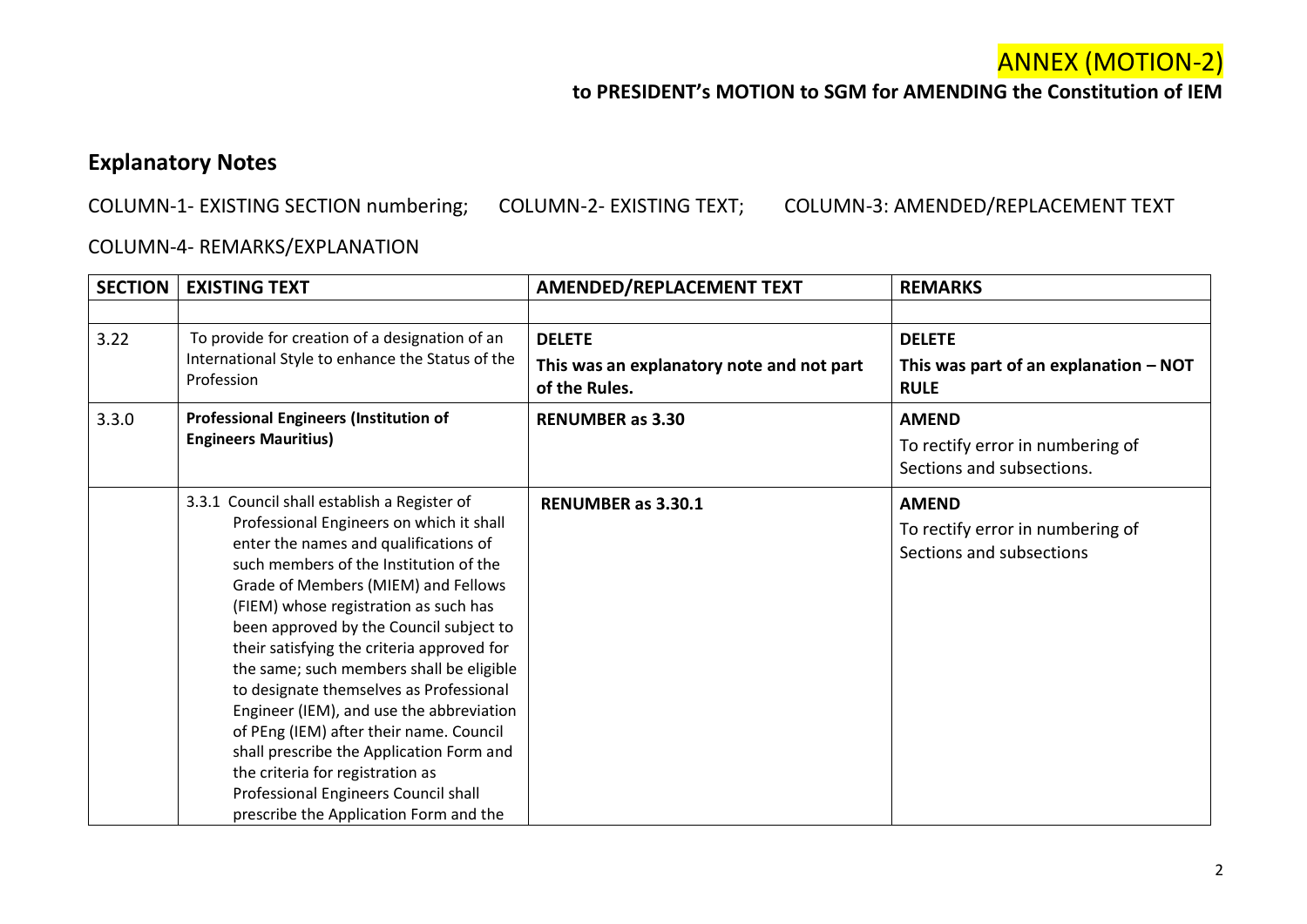| criteria for registration as Professional<br>Engineers. Council shall prescribe the<br>Application Form and the criteria for<br>registration as Professional Engineers,<br>which shall include the following:                                                                                                                                                                      |                                      |                                                                              |
|------------------------------------------------------------------------------------------------------------------------------------------------------------------------------------------------------------------------------------------------------------------------------------------------------------------------------------------------------------------------------------|--------------------------------------|------------------------------------------------------------------------------|
| 3.3.2 Applicants to hold a valid IEM<br>membership and are not arrears of<br>payment of their subscription by more<br>than 12 months and have not forfeited<br>their membership;                                                                                                                                                                                                   | <b>RENUMBER as 3.30.2</b><br>;       | <b>AMEND</b><br>To rectify error in numbering of<br>Sections and subsections |
| 3.3.3 They are not under notice of an intention<br>to institute disciplinary proceedings<br>against them for either professional<br>misconduct, negligence or<br>incompetence;                                                                                                                                                                                                     | <b>RENUMBER as 3.30.3</b><br>$\cdot$ | <b>AMEND</b><br>To rectify error in numbering of<br>Sections and subsections |
| 3.3.4 They are duly registered as a Registered<br>Professional Engineers with the Council<br>of Registered Professional Engineers<br>Mauritius and their registration is not<br>overdue by more than twelve months;                                                                                                                                                                | <b>RENUMBER as 3.30.4</b>            | <b>AMEND</b><br>To rectify error in numbering of<br>Sections and subsections |
| 3.3.5 They shall submit, for the records of the<br>Institution, an Updated CV along with<br>their APPLICATION FORM for PEng;                                                                                                                                                                                                                                                       | <b>RENUMBER as 3.30.5</b>            | <b>AMEND</b><br>To rectify error in numbering of<br>Sections and subsections |
| 3.3.6 Fellow Members or any member holding<br>registration as Chartered Engineer with<br>the Engineering Council UK, or registered<br>as a Professional Engineer with a<br>Professional Engineering Institution<br>recognised by the Council need not<br>submit documentary evidence for the<br>statements in their Application Form and<br>Updated CV, but shall duly acknowledge | <b>RENUMBER as 3.30.6</b>            | <b>AMEND</b><br>To rectify error in numbering of<br>Sections and subsections |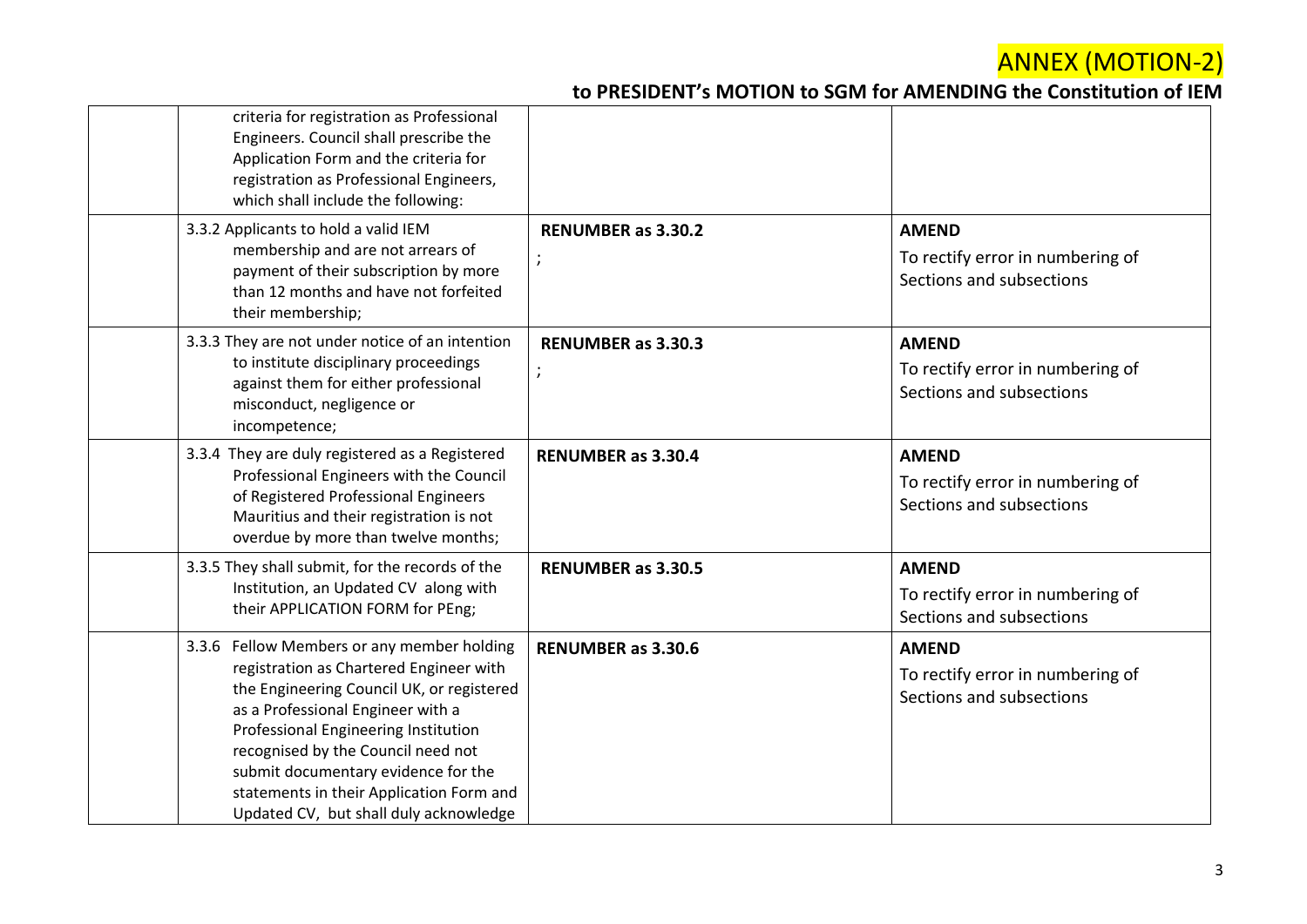| the factual accuracy of information<br>contained in their application and CV by<br>their signature thereon;                                                                                                                                                                                                                                                                |                                                                                                                                                                                                                                                                                                            |                                                                                                                         |
|----------------------------------------------------------------------------------------------------------------------------------------------------------------------------------------------------------------------------------------------------------------------------------------------------------------------------------------------------------------------------|------------------------------------------------------------------------------------------------------------------------------------------------------------------------------------------------------------------------------------------------------------------------------------------------------------|-------------------------------------------------------------------------------------------------------------------------|
| 3.3.7 Applicants of the Member Class shall<br>submit evidence of 5 years post<br>registration experience, which shall<br>include at least two years where they<br>held higher responsibility for a major<br>engineering project or component<br>thereof, in accordance with the<br>requirements that Council may approve<br>and prescribe pursuant to these<br>provisions; | <b>RENUMBER as 3.30.7</b>                                                                                                                                                                                                                                                                                  | <b>AMEND</b><br>To rectify error in numbering of<br>Sections and subsections                                            |
| 3.3.8 The Rules of Conduct and discipline for<br>members of the Institution shall apply to<br><b>Professional Engineers;</b>                                                                                                                                                                                                                                               | <b>RENUMBER as 3.30.8</b>                                                                                                                                                                                                                                                                                  | <b>AMEND</b><br>To rectify error in numbering of<br>Sections and subsections                                            |
| 3.3.9 The Council may prescribe the conditions<br>governing the registration and renewal<br>fees as well as the period of validity of<br>the registration, but non-payment of any<br>fees under this provision shall not affect<br>their Right of Vote or membership of the<br>Institution or any other right or privilege<br>under the Rules of the Institution other     | <b>RENUMBER as 3.30.9</b><br>The Council may prescribe the conditions<br>governing the registration and renewal,<br>including submission of evidence of<br><b>Continuing Professional Development (CPD),</b><br>and payable fees as well as the period of<br>validity of the registration, but non-payment | <b>AMEND</b><br>1. rectify numbering of section<br>2. Include requirement for submission<br>of CPD evidence on renewal. |
| than restriction from use of the<br>designation to which it relates.                                                                                                                                                                                                                                                                                                       | of any fees under this provision shall not<br>affect their Right of Vote or membership of<br>the Institution or any other right or privilege<br>under the Rules of the Institution other than<br>restriction from use of the designation to<br>which it relates                                            |                                                                                                                         |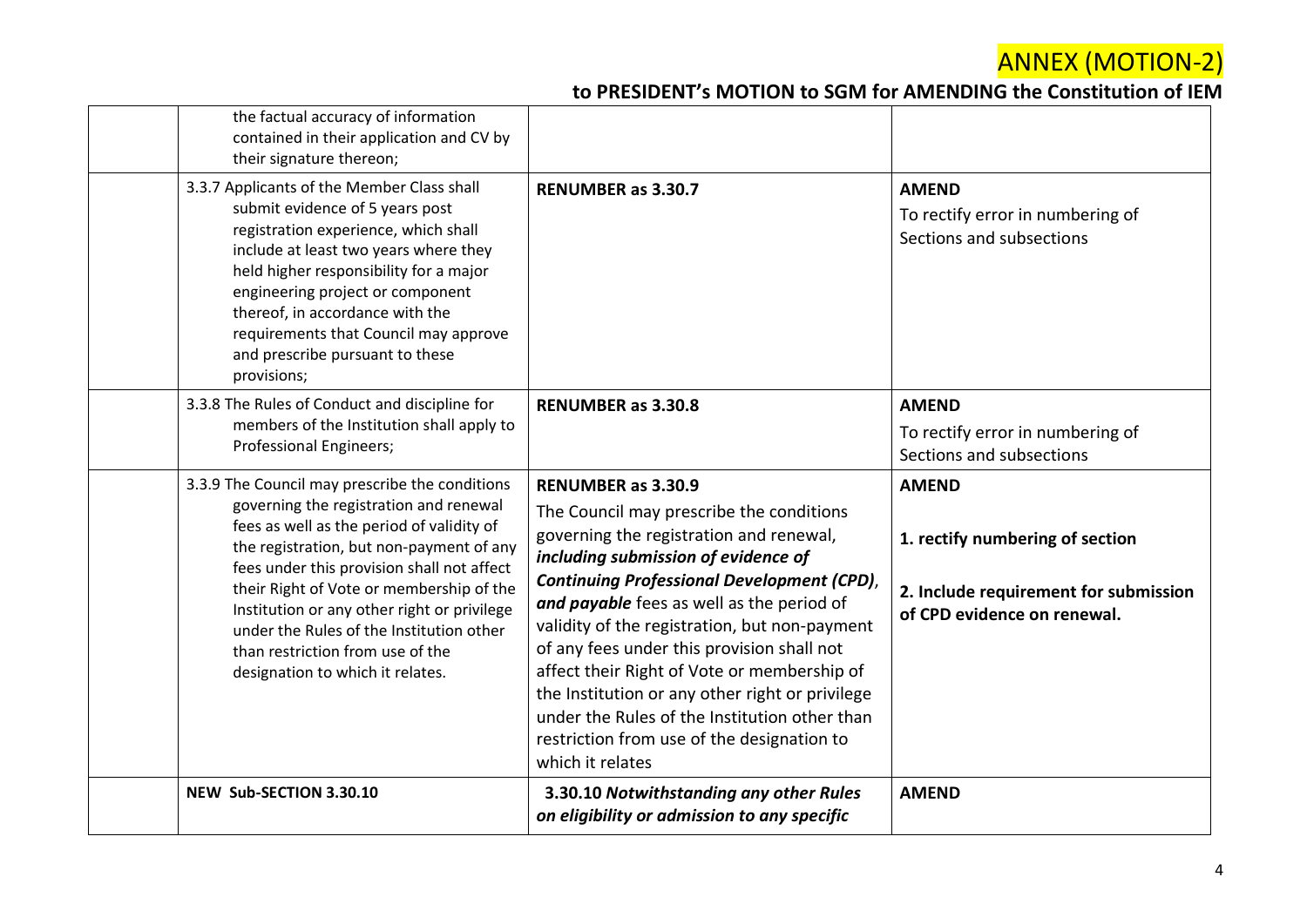|                              | class of membership of the Institution, any<br>person other than a member of the<br>Institution, may apply for registration with<br>the Institution as Professional Engineer<br>(IEM) subject to the following:                                                     | Insert new provisions 3.30.10 (i) to (vi)<br>to prescribe criteria for compliance by<br>non IEM members desiring status |
|------------------------------|---------------------------------------------------------------------------------------------------------------------------------------------------------------------------------------------------------------------------------------------------------------------|-------------------------------------------------------------------------------------------------------------------------|
| NEW Sub-SECTION 3.30.10(i)   | being at least 35 years of age,<br>(i)<br>on last birthday                                                                                                                                                                                                          | As above                                                                                                                |
| NEW Sub-SECTION 3.30.10(ii)  | (ii)<br>holding a valid registration as<br><b>Registered Professional Engineers</b><br>(RPEM) with the Council of<br><b>Registered Professional Engineers</b><br>Mauritius,                                                                                         | As above                                                                                                                |
| NEW Sub-SECTION 3.30.10(iii) | holding membership of any<br>(iii)<br><b>Professional Engineering</b><br>Institution or Society, other than<br>a society qualifying as a trade<br>union or syndicate, registered<br>under the Registration of<br><b>Associations Act,</b>                           | As above                                                                                                                |
| NEW SUB-SECTION 3.30.10(iv)  | evidencing 7 years' experience,<br>(iv)<br>of which 5 years are of post<br>registration nature with CRPE<br>and with at least 2 with<br>responsibility for design or<br>execution of a major engineering<br>project or significant component<br>of a major project, | As above                                                                                                                |
| NEW Sub-SECTION 3.30.10(v)   | (v)<br>His application for admission<br>being proposed by a Professional<br>Engineer (IEM), and supported by                                                                                                                                                        | As above                                                                                                                |